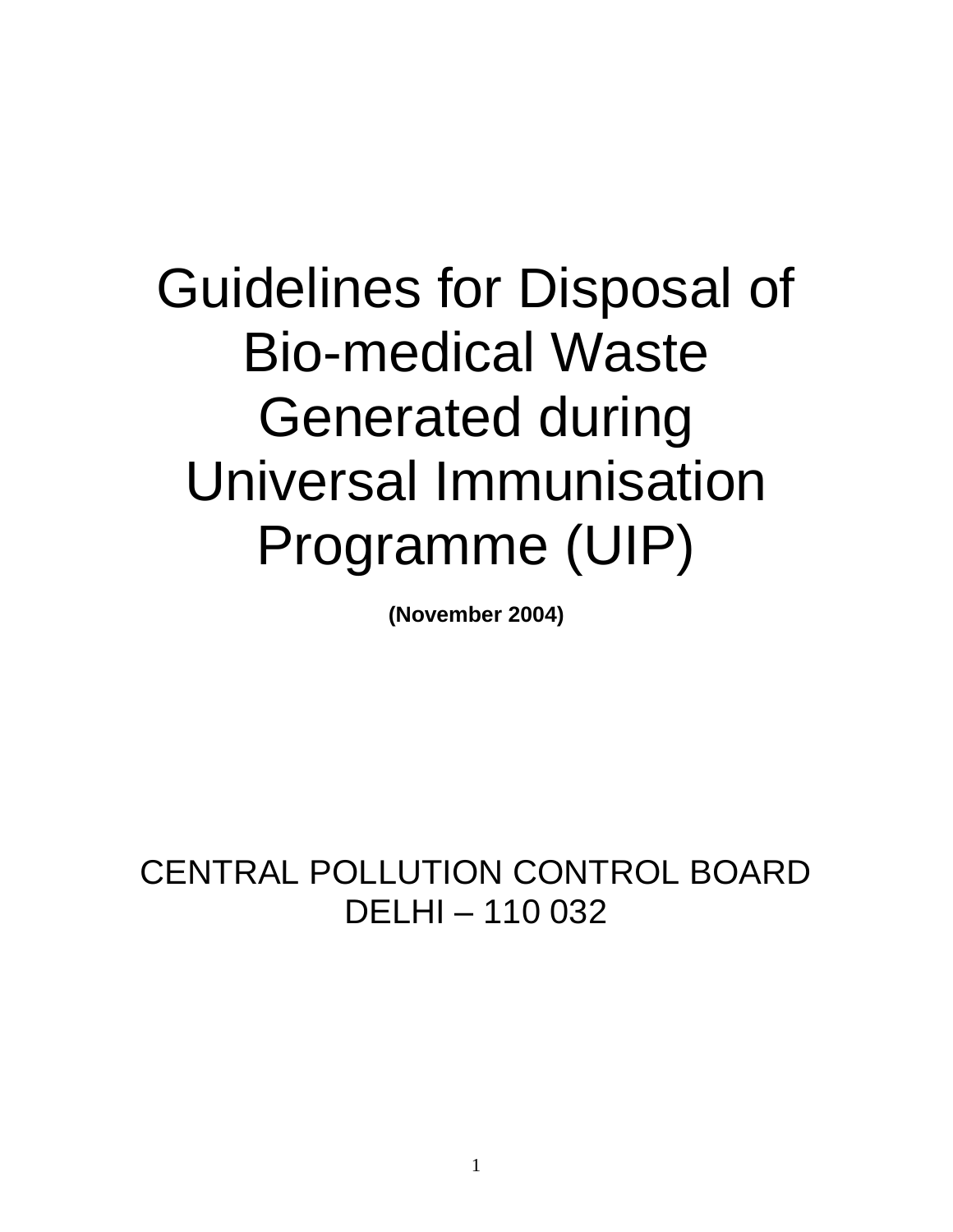# **Contents**

|    |                                                                                            | Page No. |
|----|--------------------------------------------------------------------------------------------|----------|
|    | 1. Introduction                                                                            | 2        |
| 2. | The immunization System -<br><b>Case Studies</b>                                           | $2 - 3$  |
| 3. | Waste Generation and its Treatment                                                         | 4-5      |
| 4. | Guidelines for disposal of bio-medical<br>waste generated during immunistaion<br>under UIP | $5 - 7$  |
|    | Appendix I<br>Design of the Pit/tank for disposal of treated<br>needles and broken vials   | 8        |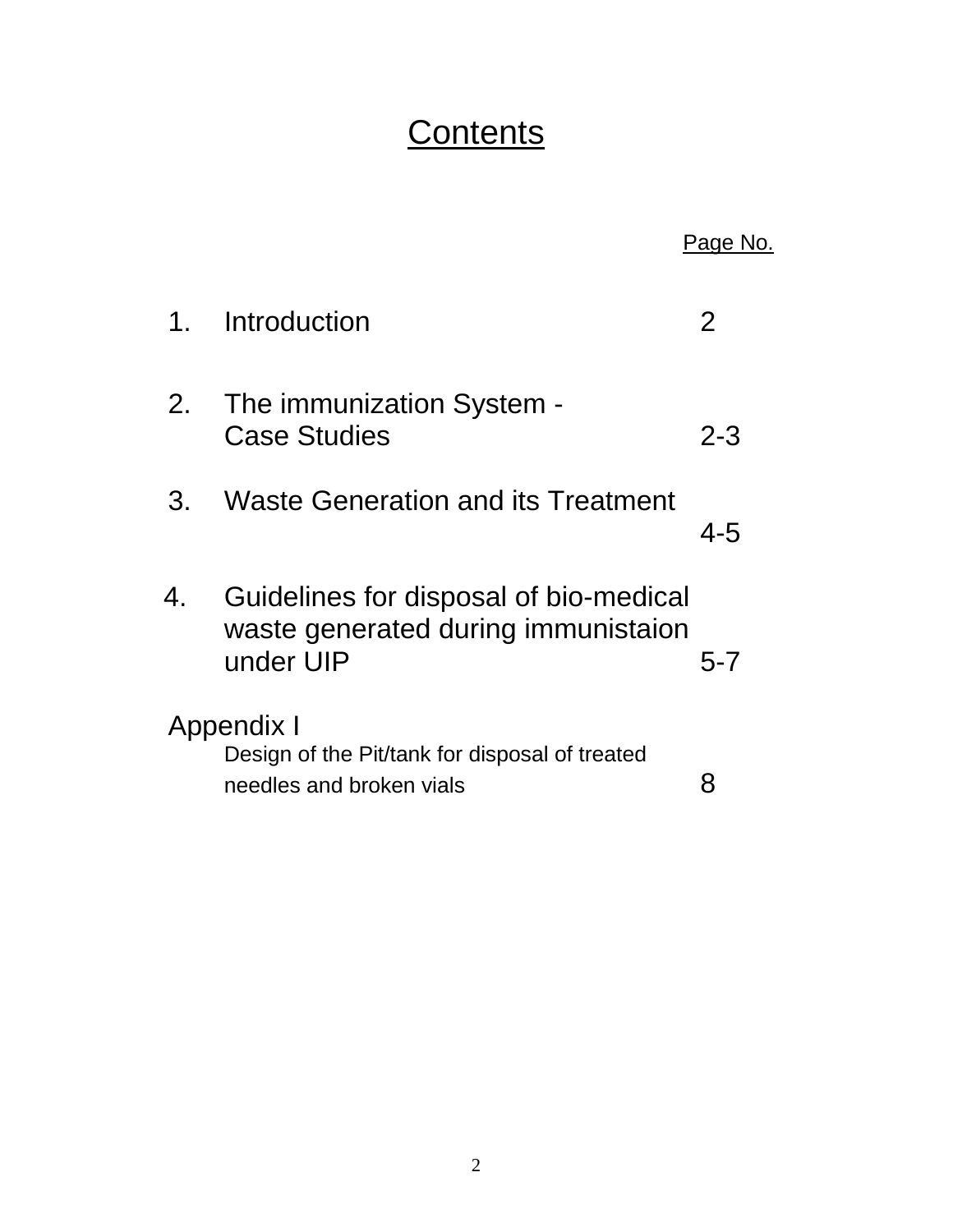# **Guidelines for Disposal of Bio-medical Waste Generated during Universal Immunisation Programme**

# **1. Introduction**

Universal Immunisation Programme (UIP) in India is one of the largest health programmes in the world for giving vaccinations (such as DPT, BCG, TT, OPV etc.) to children and women. All vaccines except OPV are given by injection. The programme includes administration of about 200 million injections each year covering about 5.5 lakhs sites in the various urban as well as rural parts including remote/outreach locations of India. The vaccination practice of the UIP so far involved use of either glass or disposable syringes so far. The Govt. of India has now decided to introduce Auto Disable (AD) syringes instead of glass or disposable syringe to minimize the risk of reuse of syringes that might transmit infections. Although the introduction of AD syringes would check the possibility of reuse, it would also generate relatively large quantity of bio-medical waste during the immunization programme. Such waste generated in urban areas may conveniently be imparted necessary treatment using existing infrastructure for treatment of bio-medical waste but imparting necessary treatment/disposal to these waste generated at outreach points is a matter of concern. The Central Pollution Control Board (CPCB) has, therefore, prepared guidelines for disposal of bio-medical wastes expected to be generated under UIP. The development of guidelines involved two case studies conducted in the district of Bulandshahar (Uttar Pradesh) and Alwar (Rajasthan) for a broad understanding of the immmunisation system under the UIP and a review of treatment requirements for the bio-medical waste involved in the UIP vis-à-vis the permitted treatment/ disposal options at the various location and the outreach points.

# **2. The immunization System - Case Studies**

Two districts i.e. Bulandshahar (Uttar Pradesh) and Alwar (Rajasthan) were visited by CPCB team in September, 2004 for an overall understanding of the immunization system under UIP in the Districts including their rural areas. Detailed discussions were held with persons involved in immunization programmes in these districts. The team also made field visits to some of the immunization sites.

The immunization system existing in these districts was observed to be almost the same with the following hierarchy:

- A. District level Healthcare Facilities
	- District Hospital
	- Female District Hospital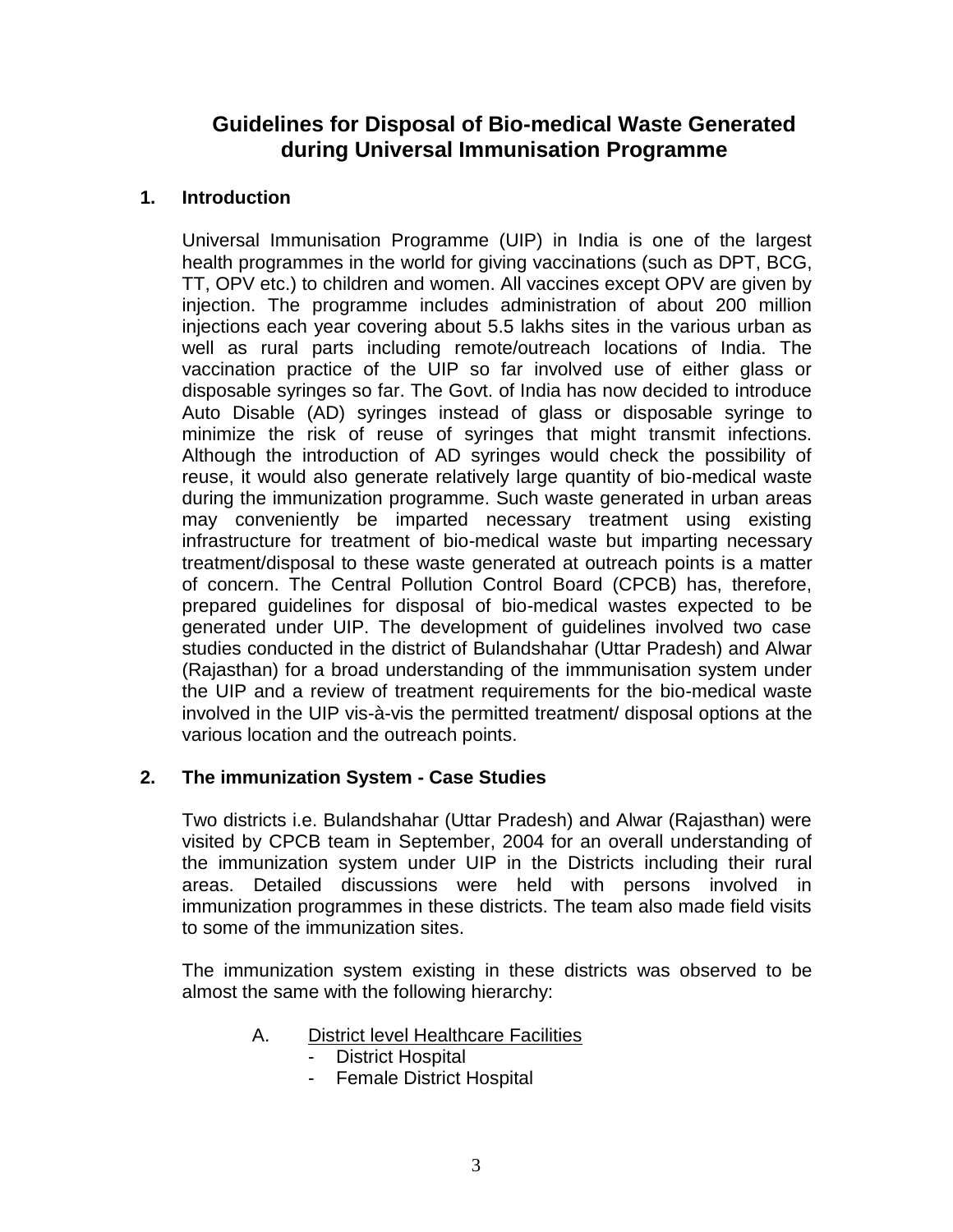- B. Sub-division or Tehsil/Block level Healthcare Facilities
	- Community Health Centre (CHC)
	- Block Primary Health Centre (BPHC)
- C. Below Block level Healthcare Facilities
	- Primary Health Centre (PHC)
	- Additional PHC
- D. Outreach Points
	- Sub-Centre Village Point

It is a one or two room's establishment where vaccination is carried out

- Outreach Villages

*Aangan Bari* Centre (a place where educational/social activities are conducted mainly for women and children under the Govt. aid) or any other known common places such as *chaupals* (a place where villagers discuss local issues)

Each District Hospital/CHC/PHC etc. has one or two Auxiliary Nurse Midwives (ANM)/Health Visitors (HV) for carrying out immunisation. The ANM/HV give vaccination not only at the concerned District Hospitals/CHCs/PHCs etc. but also at the Outreach Points within the jurisdiction of their respective areas. The ANMs/HV are therefore the key persons involved in UIP.

The vaccinations and other healthcare activities at Outreach Points are carried out once or twice a week. On each such day, the ANM/HV take vaccine carrier and other items such as family planning materials (condoms, pills etc.), iron tablets, anti-malarial tablets, vitamin solution, gauge, bandages, service register etc to the Outreach Points.

The ANM or HV administers 5 to 40 injections a day depending upon the population of the jurisdiction area. The vaccines are stored in deep freezer or Ice lined refrigerator (ILR) at District Hospitals/CHCs/PHCs etc. and are collected by ANM/HV in the morning. After administering vaccines, ANM/HV return back to District Hospitals/CHCs/PHCs etc. to store remaining unused vaccines in deep freezer/ILR and also to complete some documentation work.

At Outreach Points, current practice is to sterilize the glass syringes by boiling or mutilate the needle of disposable syringes manually and dispose the same at the site. However, reuse of needles and syringes without sterilization in case of glass syringes and reuse of same needles and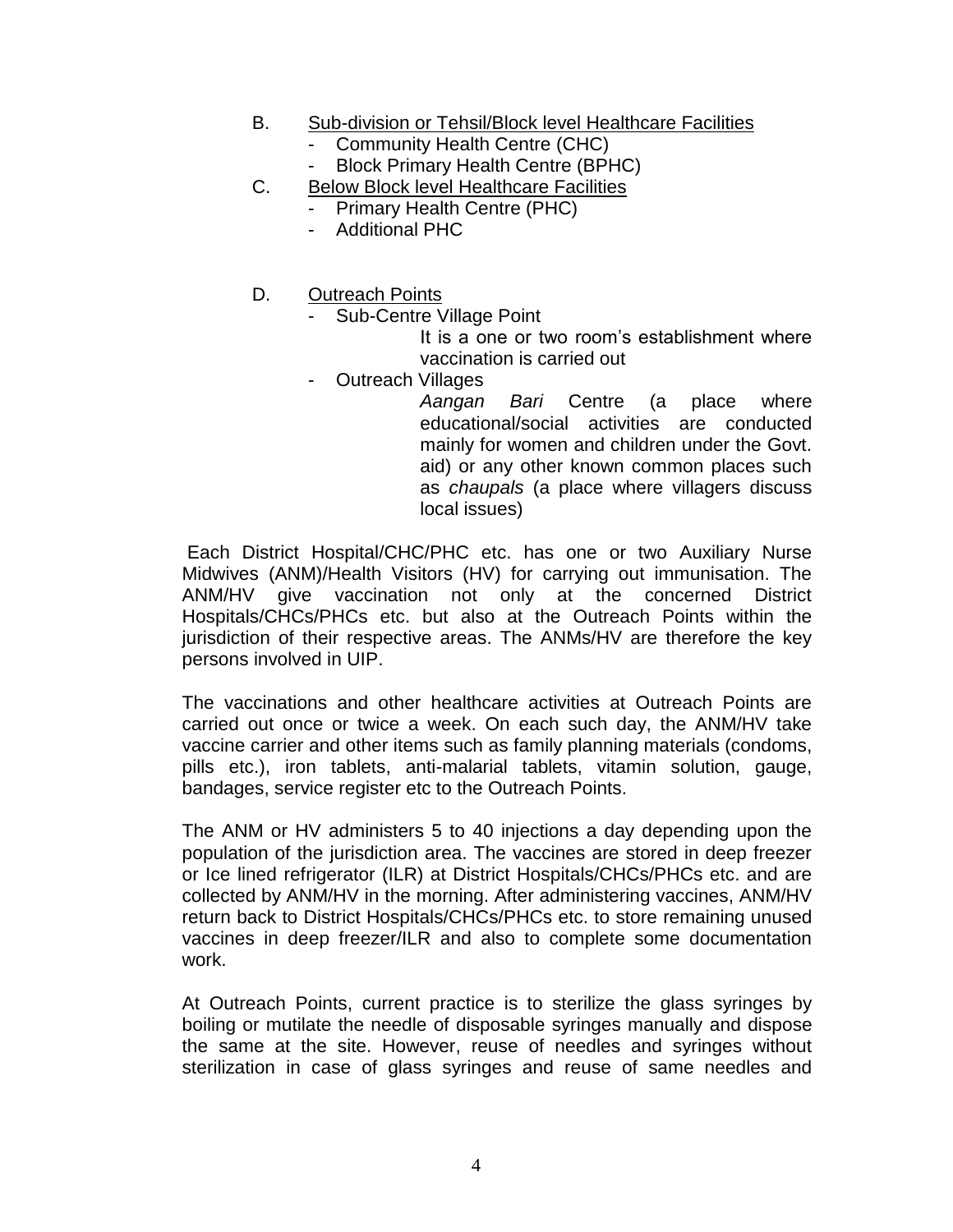syringes in case of disposable syringes can not be ruled out under the current practice.

None of the CHCs and PHCs was having any treatment facilities and thus no treatment is imparted to bio-medical waste.

#### **3. Waste Generation and its Treatment**

The generation of waste as a result of the introduction of AD syringes in the UIP is as follow:

- (i) AD Syringes
- (ii) Broken or discarded Vials containing some leftover vaccines, and
- (iii) Packaging materials

The packaging material wastes, if segregated, are not bio-medical waste and can be considered as municipal solid waste. The schedule I of the Biomedical Waste (Management and Handling) Rules, 1998, categorises the bio-medical waste and stipulates respective treatment and disposal method. The bio-medical wastes generated during immunization programme fit in the following categories of the Schedule I of the Rules:

| Waste<br>Generated             | Schedule I of the Bio-medical Waste (Management & Handling)<br><b>Rules</b> |                                                                                                                                                                                                                                                                                                                                                                                                     |                                                                                      |  |
|--------------------------------|-----------------------------------------------------------------------------|-----------------------------------------------------------------------------------------------------------------------------------------------------------------------------------------------------------------------------------------------------------------------------------------------------------------------------------------------------------------------------------------------------|--------------------------------------------------------------------------------------|--|
| during<br>Vaccination Category | Waste<br>No.                                                                | <b>Waste Category Type</b>                                                                                                                                                                                                                                                                                                                                                                          | <b>Treatment and Disposal</b>                                                        |  |
| Leftover                       | Category                                                                    | Microbiology<br>and                                                                                                                                                                                                                                                                                                                                                                                 | Local                                                                                |  |
| Vaccine                        | No. 3                                                                       | biotechnology wastes<br>(Wastes from laboratory cultures,<br>stocks or specimens of micro-<br>live<br>organisms<br>attenuated<br>or<br>vaccines, human and animal<br>cell<br>used<br>in.<br>culture<br>research<br>and<br>infectious agents from research and<br>industrial laboratories, wastes from<br>production of biologicals, toxins,<br>dishes and devices used for transfer<br>of cultures) | autoclaving/microwaving/<br>incineration                                             |  |
| AD                             | Category                                                                    | <b>Waste Sharps</b>                                                                                                                                                                                                                                                                                                                                                                                 | Disinfection<br>(Chemical                                                            |  |
| <b>Syringes</b>                | No. 4                                                                       | (Needles, syringes, scalpels, blades,<br>glass etc. that may cause puncture<br>and cuts. This includes both used<br>and unused)                                                                                                                                                                                                                                                                     | treatment <sup>@@</sup> )/autoclaving/<br>microwaving<br>and<br>mutilation/shredding |  |

Table-1: Bio-medical waste generation in UIP and its treatment/disposal

@@*Chemical treatment shall be done using at least 1% hypochlorite solution or any other equivalent chemical reagent. It must be ensured that chemical treatment ensures disinfection.*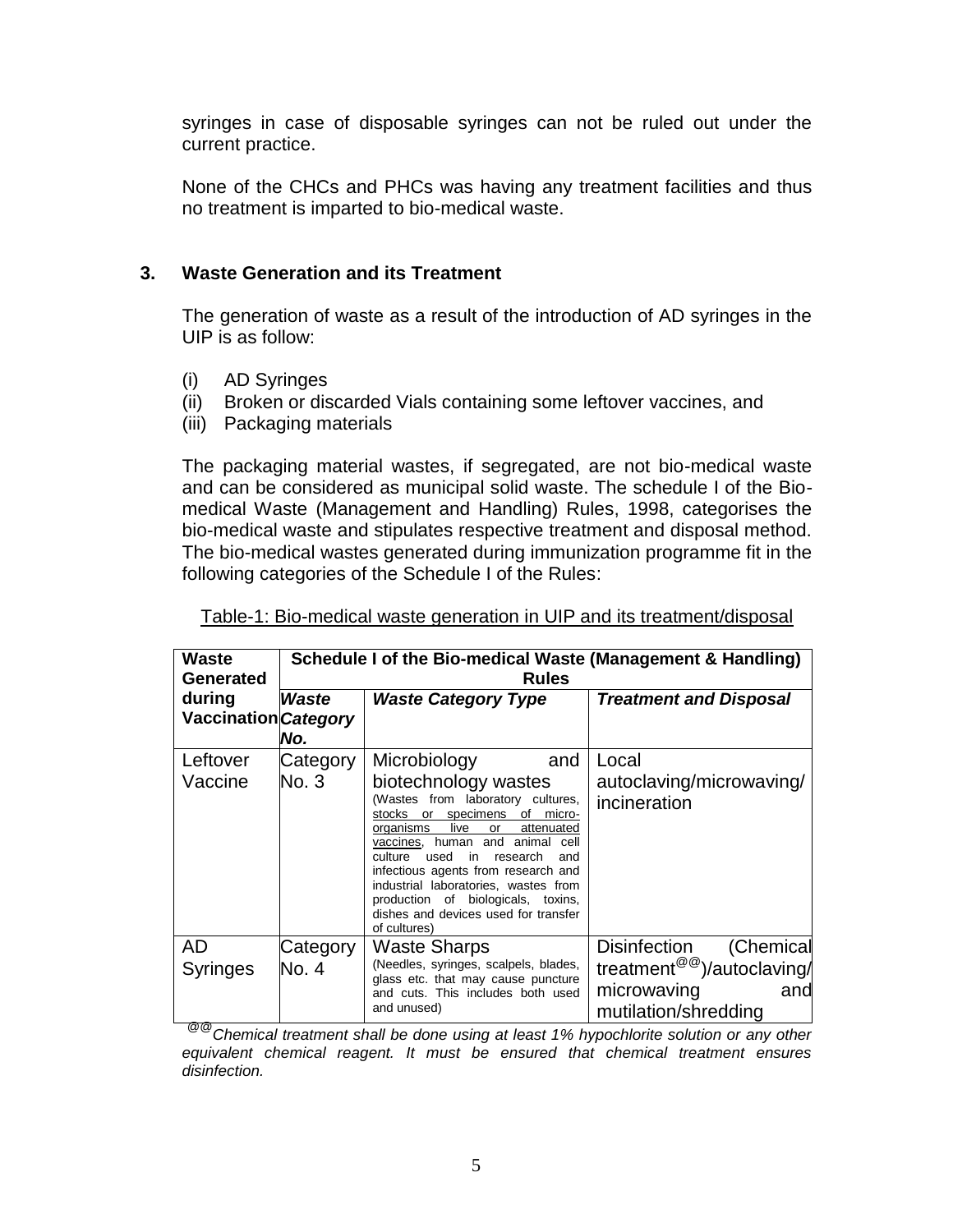It can be seen from the treatment and disposal requirements given in Table-1 that all bio-medical wastes generated during the UIP can be treated through autoclaving/microwaving. However, imparting such treatment to the bio-medical waste at the site of its generation may not be possible in view of the fact that vaccination sites are also located at Outreach Points. Thus all generated bio-medical waste will be required to be carried to District Hospitals/PHCs/CHCs etc. for imparting autoclaving/microwaving treatment through the available facilities within such healthcare facilities.

Autoclaving is to be given preference over microwaving as the later may not be effective in treating metal syringes (specially in bulk quantities) due to the possibilities of reflection of microwaves by metals.

The packaging materials, if not allowed to get mixed with bio-medical wastes, are non-infectious and may be disposed in landfill.

#### **4. Guidelines for disposal of bio-medical waste generated during immunistaion under UIP**

- 4.1 The CMO concerned or the officer made responsible for implementation of the UIP in the respective area as decided by the MoH&FW shall obtain authorization from the "Prescribed Authority" as notified under the Bio-medical Waste (Management & Handling) Rules (i.e. State Pollution Control Board/Pollution Control Committee) for generating, collecting, receiving, storing, transporting, treating, disposing, and/or handling bio-medical waste in any other manner.
- 4.2 No untreated bio-medical waste shall be kept stored beyond a period of 48 hours.
- 4.3 Disposal of bio-medical waste generated within District Hospitals/CHCs/PHCs etc.
	- Step 1 Remove needles from AD syringe immediately after administering injection at the site using a suitable syringe cutter that cuts plastic hub of syringe and not the metal part of needle.
	- Step 2 Segregate and store detached needles and broken vials, if any, separately in a sturdy and puncture proof white translucent container.
	- Step 3 Segregate and store syringes and unbroken (but discarded) vials in red bag or container. If a bag is used, its strength should be such that it can withstand the load of waste inside.
	- Step 4 Label both the containers with biohazard symbol as stipulated in the Schedule III of the BMW Rules.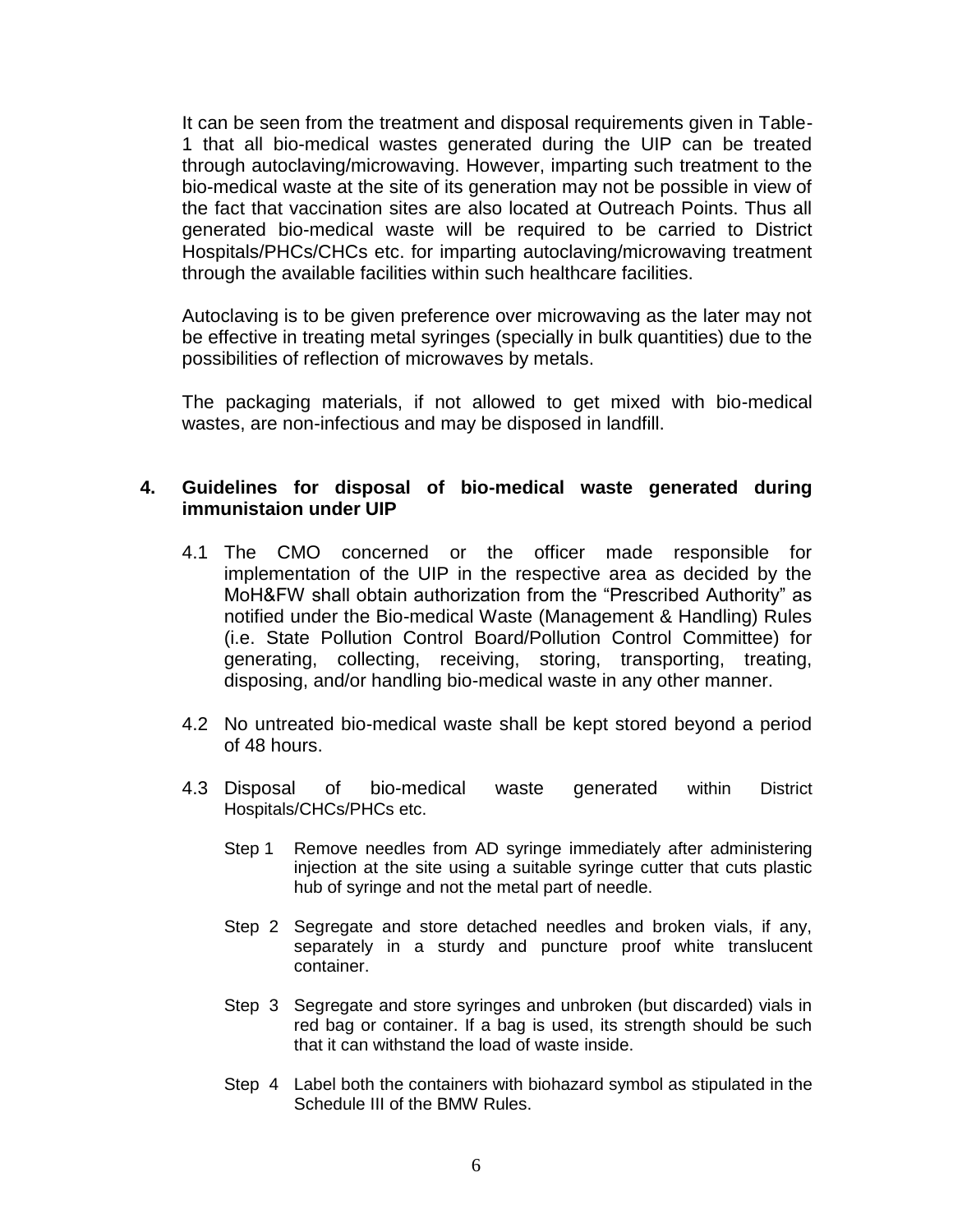- Step 5 Send both the containers to the Common Bio-medical Waste Treatment Facilities (CBWTF). Incase, CBWTF does not exist, go to step 6.
- Step 6 Treat both white translucent container and red container/bag in autoclave. The autoclave shall comply with the standards stipulated in the Rules. Under certain circumstances, if it is unable to impart autoclaving, boiling such waste in water for at least 10 minutes/chemical treatment may be imparted. It shall be ensured that these treatments ensure disinfection. However, such District Hospital/CHC/PHC etc. shall ultimately make necessary arrangements to impart autoclaving treatment on regular basis.
- Step 7 Dispose the autoclaved waste as follow:
	- (i) Dispose the needles and broken vials in a pit/tank made as per the design described in Appendix I.
	- (ii) Send the syringes and unbroken vials for recycling or landfill.
- Step 8 Wash properly both the autoclaved containers for reuse (the material of the containers shall be so selected that it withstands the pressure and temperature during autoclaving).
- Step 9 Make a proper record of generation, treatment and disposal of waste to enable preparation of annual reports to be submitted to the "Prescribed Authority" by  $31<sup>st</sup>$  January of every year.
- 4.4 Disposal of bio-medical waste generated at Outreach Points/outside District Hospitals/CHCs/PHCs etc.
	- Step 1 Remove needles from AD syringe immediately after administering injection at the site using a suitable syringe cutter that cuts plastic hub of syringe and not the metal part of needle. The removed needle having the detached plastic hub of the syringe shall be made to fall in an attached white translucent sturdy and puncture proof container having a capacity to store at least 45 needles and designed to ensure no spillage of stored needles while handling the syringe cutter or carrying the same while traveling.
	- Step 2 Store broken vials in a separate white translucent sturdy and puncture proof container or in the container mentioned at Step 1 incase its capacity is able to accommodate broken vials also or.
	- Step 3 Segregate and store the detached syringe and the discarded unbroken vials in the red container.
	- Step 4 Label the red and white translucent containers with Biohazard symbol.
	- Step 5 Carry and handover these containers to the District Hospitals/CHC/PHC etc. while unused remaining vaccines are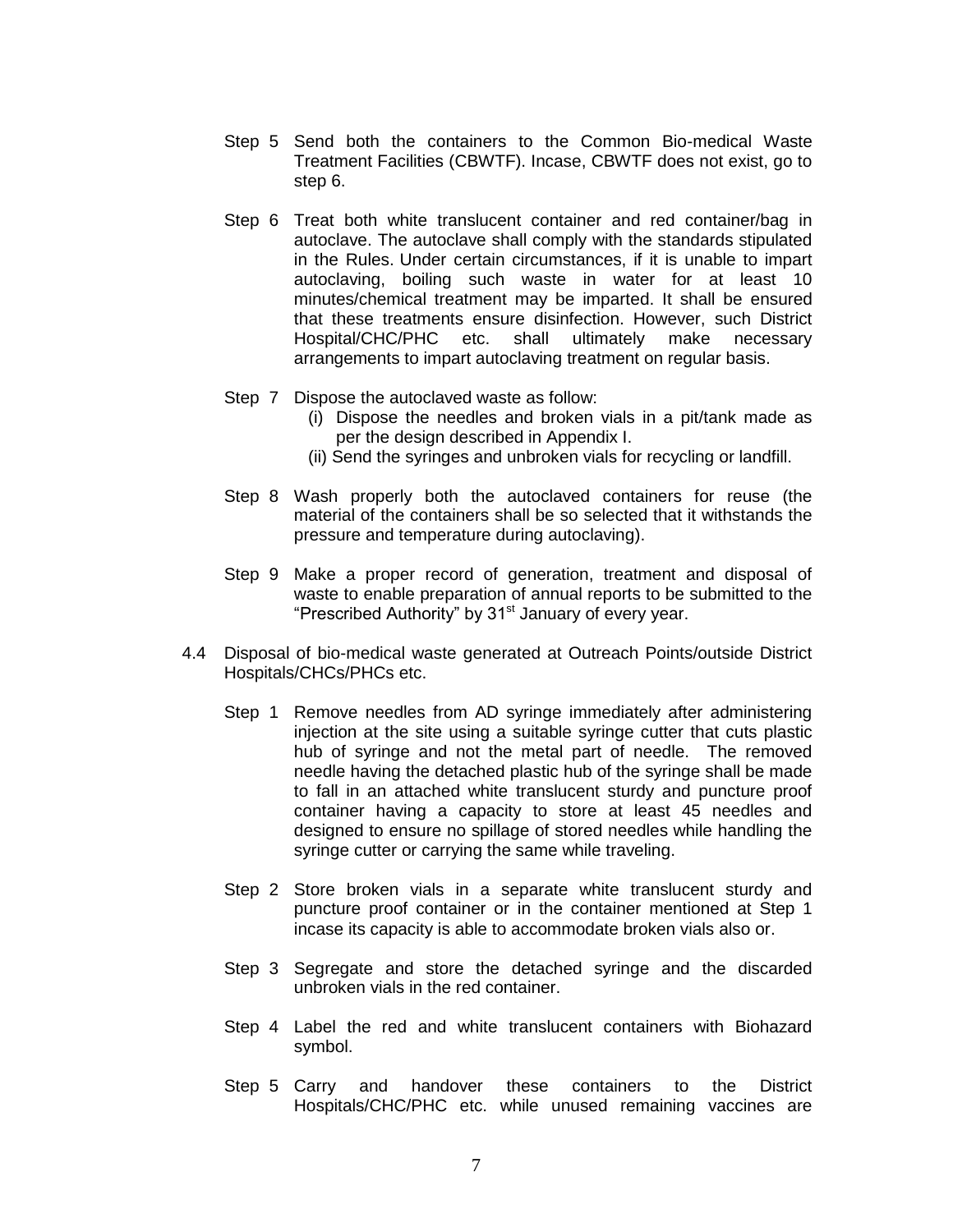carried to the District Hospitals/CHC/PHC etc for cold storage and to do other documentation work. To dispose these wastes at the District Hospitals/CHC/PHC etc., follow the step 5 onwards under para 4.3.

Step 6 Maintain a proper record at the District Hospitals/CHC/PHC etc. in order to assess that waste (needles/syringes/vials) reported back to District Hospital/CHC/PHC matches with the stock issued to ANM/HV in the morning. Such matching is to be done by weighing but not by counting in order to avoid occupational and safety hazards.